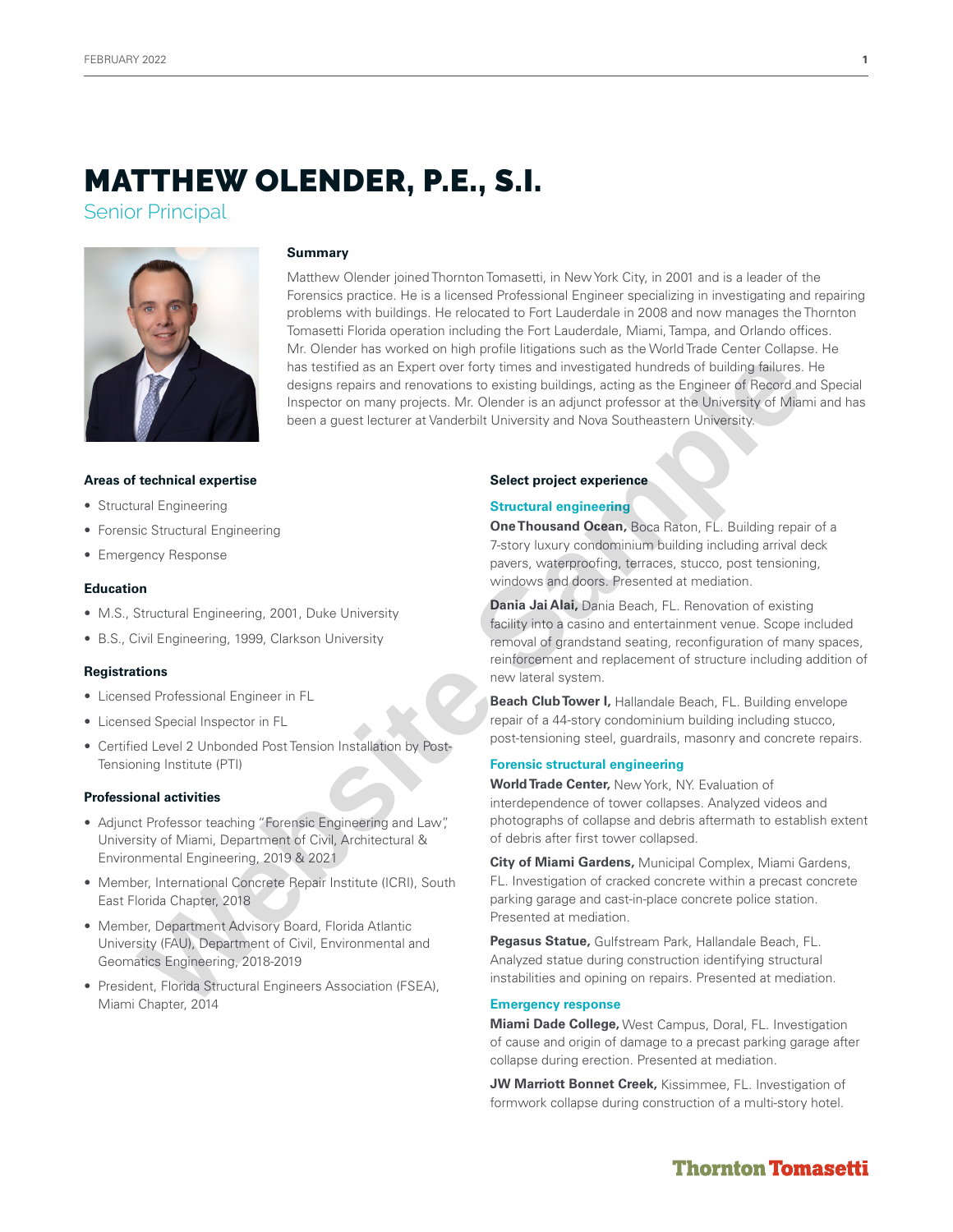#### **Sworn testimony**

#### **Trial and arbitration experience**

Arbitration and Deposition, The Tropicana Condominium Association Inc. vs. Sunny Isles Property Venture LLC, regarding alleged damages from adjacent construction in Sunny Isles, FL. December 17, 2020; November 3, 2020.

Trial and Deposition, Falkouski vs. Citizens Property Insurance Corp. regarding sinkhole damage to a single family home in New Port Richey, FL. February 26, 2019; February 6, 2019.

Trial and Deposition, Casa Clara Condominium, Inc. vs. R.L. James, Inc. regarding balcony replacement in a 3-story conventionally reinforced concrete residential building. Alleged issues involved insufficient embedment of new reinforcing steel, improper placement of steel, reduced concrete durability and concrete cracking. February 28, 2017; April 18, 2016; April 15, 2016; April 6, 2016; August 29, 2014. Andre and angle that when the mean the sample of the sample of the sample and and Conduction Co. (2011; February 20, 2013; February 20, 2013; February 20, 2013;<br>
Despite of Conduction Co. (and Conduction Co. view of the s

Trial, Lakewood at Palm Beach Condominium Association, Inc. vs. Lillian M. Wall Larson, regarding a proposed window replacement project for a four-story condominium building with an allegedly deficient building envelope. Building envelope consisted of stucco, metal lathe and cold-formed steel studs. August 2, 2011.

## **Deposition experience**

Eurofreezer Corp. vs. J&V Air Conditioning, Inc. regarding improper installation of freezer floor slab in Doral, FL. February 21, 2022.

3315 Tower Condominium Association, Inc. vs. Coastal Construction of South Florida, Inc. regarding waterproofing, tile, guardrails, safety glazing and stucco in Miami Beach, FL. February 8, 2022; January 21, 2022.

Roberts and Sergey Residences vs. Dragados USA, Inc. regarding alleged damage from the 595 highway expansion project to two single family homes in Plantation, FL. January 26, 2022.

Biscayne Beach Miami Condominium Association, Inc. vs. Biscayne Construction Company, Inc. regarding waterproofing, pavers and expansion joints in Miami, FL. September 15, 2021.

Summer Key Condominium Association, Inc. vs. Willis Stucco regarding stucco installation issues at five 3-story buildings in Jacksonville, FL. February 15, 2022; September 10, 2021; September 7, 2021.

Seawatch at Marathon vs. Sterling Engineering regarding deficient concrete/stucco repairs and window replacement at three 4-story condominium buildings. August 24, 2021.

Capital Contractor Services vs. Sea Air Towers Condominium Association lien claim regarding concrete/stucco restoration. August 13, 2021.

BRE vs. Pavarini Construction Company, Inc. regarding arrival deck pavers, waterproofing, concrete, wood deck, drains and sunshades at 1000 Ocean Condominium in Boca Raton, FL. September 27, 2021; March 17, 2021; March 15, 2021; February 24, 2021.

Aria Condominium vs. Suffolk Construction Company, Inc. regarding pavers, drains, tile, waterproofing, stucco and a pedestrian bridge in Longboat Key, FL. April 8, 2021; February 2, 2021; February 1, 2021.

1515 Sunset, LLC vs. OHL-Arellano Construction Co. regarding water intrusion through exterior stone cladding and windows in Coral Gables, FL. Opinions included waterproofing, stucco, precast cladding, expansion joints, and concrete shell. February 10, 2021; December 9, 2020; December 7, 2020.

Spencer vs. SDII Global Corporation, regarding sinkhole damage to a single family home in Spring Hill, FL. September 24, 2020.

Ramos vs. SDII Global Corporation, regarding sinkhole damage to a single family home in Spring Hill, FL. September 22, 2020.

Coronado Condominium Association, Inc. vs. Walker Parking Consultants/Engineers, Inc. regarding restoration of a roof parking deck over town homes. September 2, 2020.

Altman-Glenewinkel Construction LLC vs. Orange & Blue Construction, Inc. regarding cracking and deflection of concrete balconies at the Altis at Fairway Commons residential complex including three 6-story tunnel formed buildings. June 4, 2020; November 18, 2019.

The Palms 2100 Condominium Associations vs. QBE Insurance Corporation regarding damage from Hurricane Irma. January 11, 2021; May 20, 2020.

Edgewater Construction Group LLC vs. Edison Terraces LLC regarding defective window and sliding glass door replacement at a low income housing apartment complex including two 6-story buildings. November 1, 2019.

Dezer Properties vs. Coastal Construction regarding alleged settlement/explosion damage to the 2-story Monaco Resort during adjacent construction of the Chateau Beach Condominium in Sunny Isles Beach, FL. August 16, 2019.

2700 North Ocean Condominium Association vs. Catalfumo Construction regarding post-tensioning steel in two 27-story condominium buildings in Singer Island, FL. July 1, 2019; June 3, 2019.

Borrego vs. Citizens Property Insurance Corp. regarding sinkhole damage to a single family home in Tampa, FL. June 17, 2019.

Hernandez vs. Citizens Property Insurance Corp. regarding sinkhole damage to a single family home in Tampa, FL. April 2, 2019.

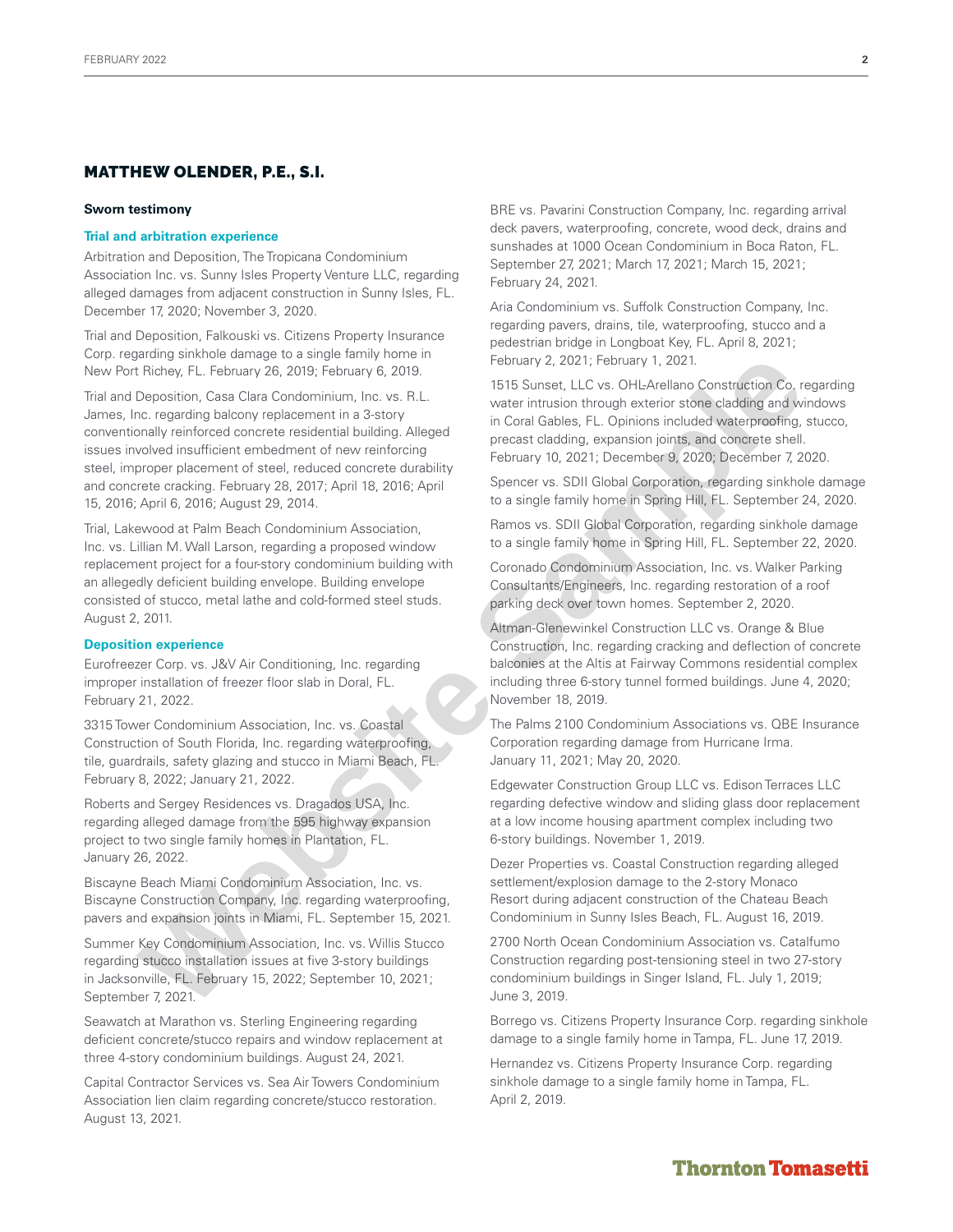## **Deposition experience continued**

Epic Hotel vs. JEM Inspections and Engineering Services, Inc. regarding improperly encapsulated post-tensioning tendons of a 54-story hotel/condominium in Miami, FL. December 12, 2018.

Bahama Bay Condominium Association vs. United National Insurance Company regarding structural damage resulting from a sinkhole at four 3-story condominium buildings in Kissimmee, FL. October 2, 2018.

Wind Condominium Association vs. Titon Builders, Inc. regarding post-tensioning and mild reinforcing steel in balcony slab edges in a 41-story condominium building in Miami, FL. January 11, 2018; July 6, 2017.

Icore Construction LLC vs. Joseph Aronow regarding pile and grade beam foundations for a single family home in Miami Beach, FL. October 5, 2017.

De Soleil South Beach Association Inc. vs. Amber Perrin regarding guardrail embedment in balcony slabs in a 6-story condominium building in Miami Beach, FL. September 27, 2017.

Indcor Properties, Inc. vs. ZHA Inc. regarding partial roof collapse of a warehouse in Orlando, FL. July 25, 2017.

Beach Club Tower I Condominium Association vs. John Moriarty & Associates of Florida regarding building envelope deficiencies including stucco, post-tensioning steel, guardrails, masonry and concrete at a condominium building in Hallandale Beach, FL. December 19, 2016; November 15, 2016; November 14, 2016. ndominium Association vs Titon Builders, Inc. of efferences. August 78, 2012<br>
Inc. regarding mini differences in a 41-story condominium building in Memi, FL.<br>
11, 2018, July 8, 2017, 2018, 100 and the firstname and the fir

Nova Southeastern University vs. Cannon Design Florida, Inc. regarding coating deficiencies inside an ice storage tank in Fort Lauderdale, FL. December 8, 2016.

San Matera The Gardens Condominium Association vs. Kolter Signature Homes, Inc. regarding improper installation of wood trusses in thirty 3-story residential buildings in Palm Beach Gardens, FL. July 17, 2015.

The Peninsula Condominium Association, Inc. vs. Professional Service Industries, Inc. regarding improper encapsulation of post-tensioned cables in a 31-story residential building in Aventura, FL. July 15, 2015; May 14, 2015.

Boran Craig Barber Engel Construction Co., Inc. vs. ATC Associates, Inc. regarding formwork failure during construction of the 26-story One Bal Harbour Condominium building. September 8, 2014.

Ten Aragon Condominium Association, Inc. vs. John Moriarty & Associates of Florida, Inc., regarding improperly encapsulated post-tensioning tendons of a 16-story mixed-use building. February 18, 2014.

Diversified Construction & Restoration, Inc. vs. Sandy Lane Master Association, Inc., regarding deficient concrete balcony restoration of the 16-story Roney Palace Condominium building. April 30, 2013.

The Porto Venezia Condominium Association, Inc. vs. WB Fort Lauderdale, LLC, regarding construction defects of a 5-story building, including building settlement, improper balcony slope, cracked guardrails, improper masonry construction and seawall deficiencies. August 28, 2012.

Vista Cove Condominium Association vs. R.M. Ward & Sons, Inc., regarding improper sloping of balconies for 10 2-story residential buildings. January 3, 2012.

## **Select papers, lectures and publications**

"Issues Related to Construction Vibrations in Densely Populated Cities," Under Construction, American Bar Association Forum on Construction Law, Summer 2021 (co-author)

"Post-Tensioned Concrete Encapsulation. The South Florida Grease Cap Debate," Structure Magazine, September 2020 (author)

"Miami Dade College Parking Garage Collapse Forensic Investigation," Florida Structural Engineers Association, July 2, 2020 (presenter).

"Are You Regulating Tile Installation In Your Building? Pitfalls in Improper Balcony Tile Installation," Community Living, Spring 2020 (co-author).

"The Miami-Dade College Parking Garage Collapse," Hillsborough County Bar Association Construction Law Section, January 2020 (presenter).

"Construction Defect Claims in Florida - An Engineering Perspective," Community Association Managers Miami, May 2019 (co-presenter)

"Construction Defect Claims in Florida - An Engineering Perspective," Community Associations Institute Southeast Florida Chapter, March 2019 (co-presenter)

"Miami Dade College Parking Garage Collapse Forensic Investigation," 10th Annual Project Management Symposium, Vanderbilt University, School of Engineering, March 7, 2019 (presenter)

"Engineer For a Day," Marjorie Stoneman Douglas High School Students, December 2018 (presenter)

"Engineer For a Day," Stranahan High School Students, May 2018 (presenter)

"Proper Use of Experts in Construction Cases," Florida Bar Construction Law Institute, March 2018 (co-presenter)